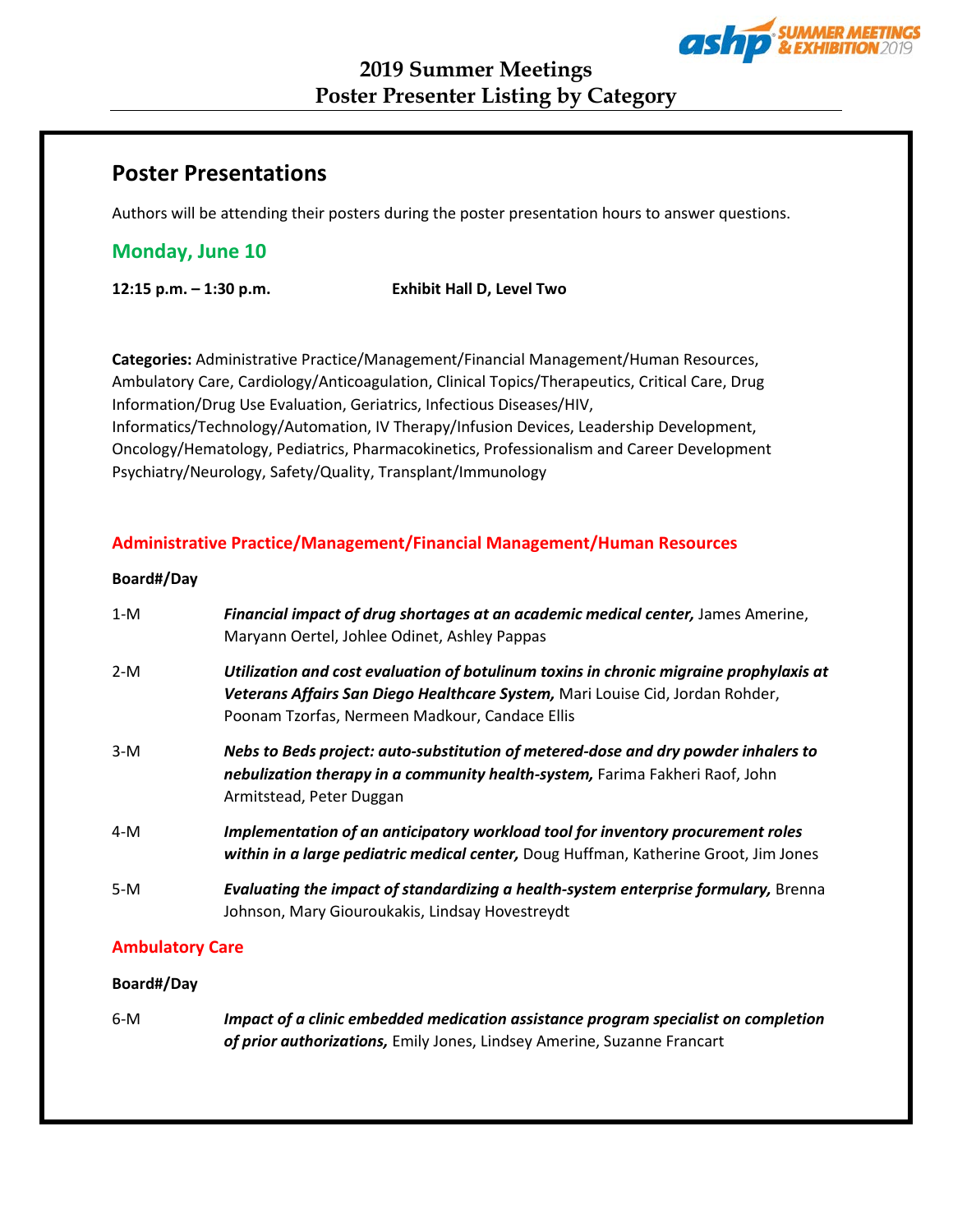

| $7-M$  | Clinical pharmacists' interventions using a standardized comprehensive medication<br>management process in an ambulatory care setting, Philip Bassett, Bradly Winter,<br>Jeffery Olson                                                                                       |
|--------|------------------------------------------------------------------------------------------------------------------------------------------------------------------------------------------------------------------------------------------------------------------------------|
| $8-M$  | Effects of implementation of a pharmacist-managed Hepatitis C clinic, Elizabeth<br>Berryman, Megan Borchers, Kimber Boothe                                                                                                                                                   |
| $9-M$  | Implementation of a multidisciplinary chronic care management service within a<br>patient-centered medical home, Delilah Blanco, Amanda Martinez, Jessica Bianco,<br><b>Heather Lyons</b>                                                                                    |
| $10-M$ | Impact of comprehensive medication management (CMM) on transitions of care<br>following hospitalization, Alexander Boyd, Philip Bassett, Jeffery Olson, Peggy Tilbury                                                                                                        |
| $11-M$ | Implementation of a pharmacy-driven transitions of care service after discharge from<br>a rural community hospital, Sonja Clausen, Lindsey Firman, Amanda Woloszyn, Emily<br>Steed, Kristal Barker                                                                           |
| $12-M$ | Determining the number of pharmacy-physician collaborative encounters to positively<br>impact patients with diabetes in a rural clinic setting, Christina DeRemer, Catalina<br>Giraldo, Justin Mathew, Jason Konopack                                                        |
| $13-M$ | Project PACT-stroke: pharmacists act on care transitions in stroke, Jenna Fancher,<br>Danielle DelVecchio, Lisa Phillips, Christopher Miller                                                                                                                                 |
| $14-M$ | Physician-pharmacist co-visits in the patient-centered medical home: evaluation of<br>impact among patients with type 2 diabetes, Linh Gagnon, Julie Lernihan, Corinn<br>Martineau, Zoe Pugliese                                                                             |
| $15-M$ | Retrospective evaluation of evidence-based major depressive disorder management in<br>a primary care setting, Lyndsey Garde, Priya Amin, Stephen Kogut                                                                                                                       |
| $16-M$ | Pharmacists targeting social determinants of health in patients with diabetes in a<br>safety net hospital, Melanie Greer, Katelyn O'Brien, Megan Bergstrom, Brian Kopcza                                                                                                     |
| $17-M$ | Community health workers' and pharmacists' perceptions and experiences of an<br>academic-community partnership providing telephonic medication therapy<br>management services: a focus group study, Blanca Guerra, Shannon Vaffis, David Axon,<br>Sandra Leal, Nicole Scovis |
| 18-M   | Defining outcomes for evaluation of ambulatory clinical pharmacy services at a large<br>academic health system, Taylor Harkness, Eric Szydlowski, Stephanie Luon, Marie<br>Renauer                                                                                           |
| 19-M   | Impact of pharmacist driven comprehensive medication management in primary care<br>physicians' offices at an accountable care organization on value based performance<br>measures, Emma Hatfield, Suzi Francis, Ana Hincapie                                                 |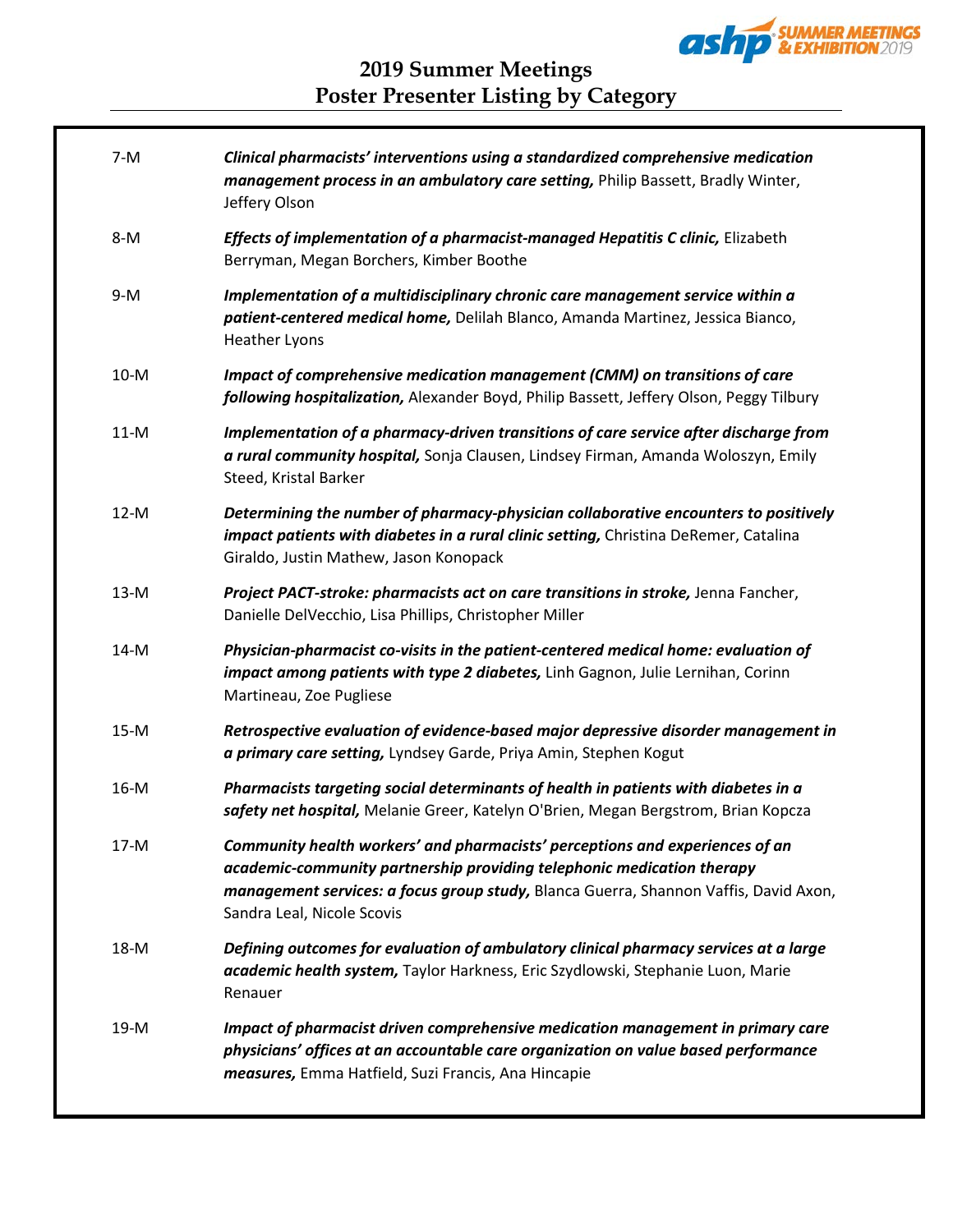

- 20-M *Six-year analysis of statin utilization rates in a primary care clinic before and after the 2013 ACC/AHA cholesterol guidelines,* Rick Hess, Ying Liu, Ralph Lugo
- 21-M *Utilizing the pharmacy team to improve HEDIS measures by increasing statin prescribing in primary care patients with type 2 diabetes,* Jennifer Hum, Tung Le
- 22-M *Evaluating provider acceptance of pharmacist interventions in the discharge companion program and its impact on readmission reduction,* Omar Jamjoom, Jennifer Bingham, Srujitha Marupuru, Nicole Scovis, Terri Warholak
- 23-M *Interprofessional continuing education through the Vermont Academic Detailing Program,* Amanda Kennedy, Charles MacLean, Richard Pinckney, Gary Starecheski, Jocelyn VanOpdorp

## **Cardiology/Anticoagulation**

#### **Board#/Day**

24-M *Evaluation of safety of switching between oral P2Y12 inhibitors,* Sanaa AlSulami, Bryan Cook, Megan Rhoten 25-M *Comprehensive and effective management of venous thromboembolism for a new onset case with series hypercoagulable episodes,* Huey-Ling Chang 26-M *Converting from ticagrelor to clopidogrel in acute coronary syndrome,* Catherine Kiruthi, Jasmine Bryant, Christina Lew, Marlene Williams

## **Clinical Topics/Therapeutics**

## **Board#/Day**

| $27-M$ | Possible testosterone induced acute pancreatitis in a transgender male, Aaron Burton                                                                                                    |
|--------|-----------------------------------------------------------------------------------------------------------------------------------------------------------------------------------------|
| 28-M   | Adherence assessment via proportion of days covered (PDC) among a national<br>network of health system specialty pharmacies, Lana Gerzenshtein, Zach Russell, Jami<br>Schell            |
| 29-M   | Implementation of an enhanced recovery after surgery (ERAS) protocol for abdominal<br>surgeries, Caroline Kruszecki, Lucas Beffa, Jayne Pawasauskas, Michelle Kelley, Cynthia<br>Gaudet |

## **Critical Care**

## **Board#/Day**

30-M *Characterization of benzodiazepine infusions as appropriate or inappropriate among mechanically ventilated patients at a community hospital,* Rana Aljadeed, Ola Adejuwon, Joshua Swan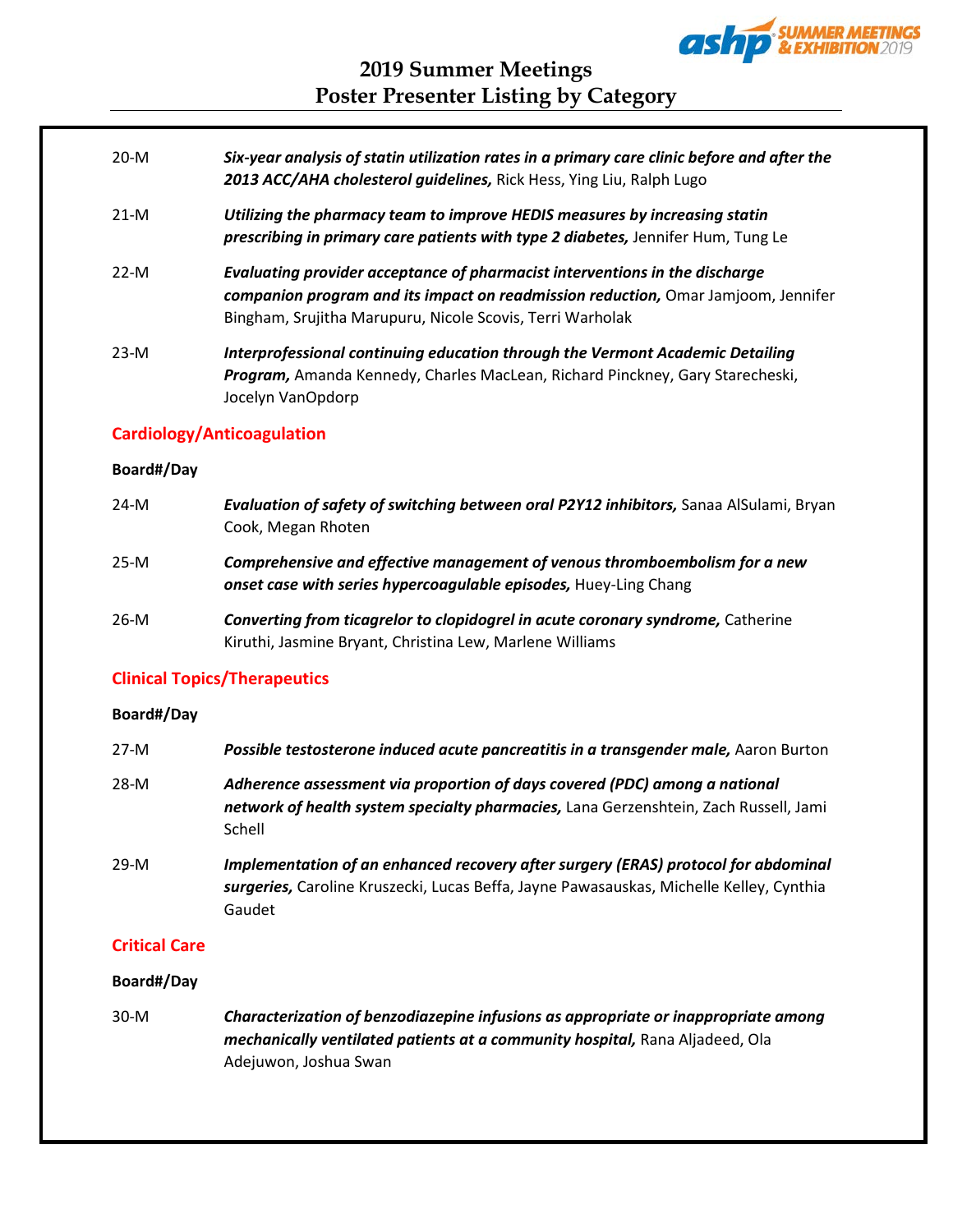

| $31-M$                         | Impact of protocolized sleep improvement with early mobilization utilizing fitness<br>watch technology in the intensive care unit, Jessica Andrews, Patricia Louzon, Eric<br>Pyles, Xavier Torres, Mahmood Ali                                        |
|--------------------------------|-------------------------------------------------------------------------------------------------------------------------------------------------------------------------------------------------------------------------------------------------------|
|                                | <b>Drug Information/Drug Use Evaluation</b>                                                                                                                                                                                                           |
| Board#/Day                     |                                                                                                                                                                                                                                                       |
| $32-M$                         | Drug utilization study of statin prescribing and adherence among Latino patients with<br>diabetes, Toney Duong, Ashley Parambil                                                                                                                       |
| $33-M$                         | Palatability comparison of pre-flavored vancomycin oral solution kit versus<br>traditionally compounded vancomycin oral solution: a randomized crossover study,<br>Weiyan Feng, Priya Capila, Rakhi Kohli, Steven Dinh                                |
| $34-M$                         | Vasopressin medication use evaluation in adult intensive care units of a tertiary<br>academic medical center, Elena Serpico, Natasha Lopez, Andrew Tom                                                                                                |
| <b>Geriatrics</b>              |                                                                                                                                                                                                                                                       |
| Board#/Day                     |                                                                                                                                                                                                                                                       |
| $35-M$                         | Impact of a pharmacy deprescribing service on select drugs to avoid in the elderly,<br>Melissa Nuesa, Patricia Gray, Angela Velez                                                                                                                     |
| <b>Infectious Diseases/HIV</b> |                                                                                                                                                                                                                                                       |
| Board#/Day                     |                                                                                                                                                                                                                                                       |
| $36-M$                         | An assessment of the possible utility in the implementation of a clinical decision<br>support system to direct the appropriate antibiotic therapy in pneumonia treatment,<br>Jacinda Abdul-Mutakabbir, Jorge Aguiilera, Ajarvis Cobb, Jarrett Johnson |
| $37-M$                         | Impact of HIV and chronic kidney disease comorbidities on hepatitis C treatment<br>choices, drug-drug interactions and hepatitis C cure, Salamat Ali, Tofeeq Ur-Rehman,<br>Eleri Lougher, Mashhood Ali, Vibhu Paudyal                                 |
| 38-M                           | The impact of antimicrobial stewardship program pre-authorization strategy on the<br>consumption of restricted antimicrobials at tertiary hospital, Mohammed Aljamal                                                                                  |
|                                | <b>Informatics/Technology/Automation</b>                                                                                                                                                                                                              |
| Board#/Day                     |                                                                                                                                                                                                                                                       |
|                                | f computerized processible realize option (CDOF) and unit does quoter                                                                                                                                                                                 |

39-M *Impact of computerized prescriber order entry (CPOE) and unit dose system (UDS) on waiting time, medication errors and cost saving at a tertiary care hospital,* Ali Alblowi, Afafh Almalki, Mohmed Alqarni 40-M *Lipidomic analysis of the effects of melittin on human ovarian cancer cells using mass spectrometry,* Sanad Alonezi, David Watson, Valerie Ferro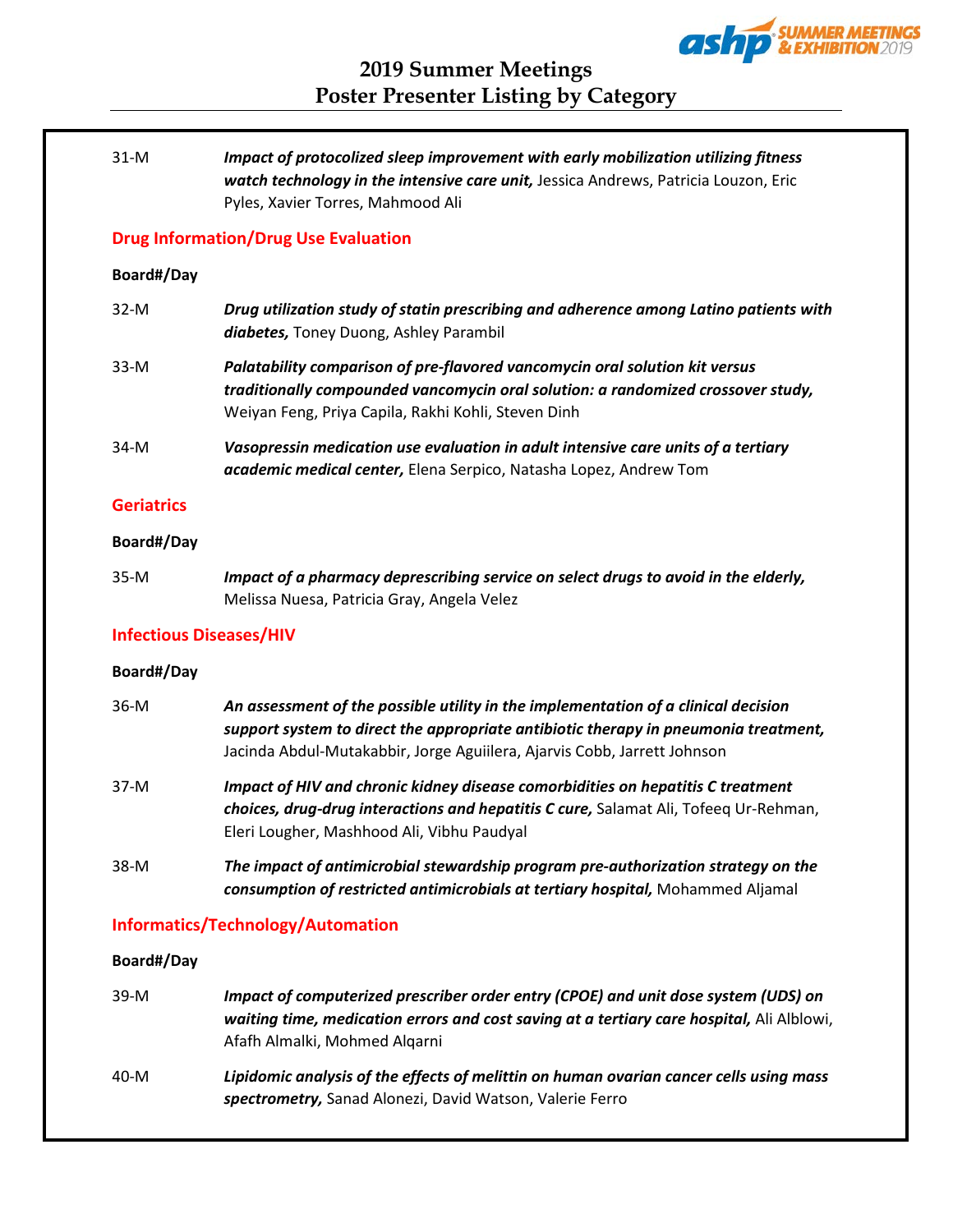

| $41-M$ | <b>Optimization of community care prescription process, Eric Cheng, Heidi Chen, Monal</b><br>Punjabi                                                                                                                                                      |
|--------|-----------------------------------------------------------------------------------------------------------------------------------------------------------------------------------------------------------------------------------------------------------|
| 42-M   | Cost-effectiveness of technology assisted medication picking versus traditional manual<br>picking in a hospital outpatient pharmacy, Bih Yee Chia, Marcus Eng Hwa Teo, Yeng<br>Ching Lee, Jane Ai Wong, McVin Hua Heng Cheen                              |
| $43-M$ | Decreasing manual entry at the automated compounding device (ACD): an electronic<br>order work-flow for custom pediatric IV fluids reduces transcription errors and<br>increases ACD productivity, Jason Evans, Sonya Stone, Brian Overfield, Bolling Amy |
| 44-M   | Use of failure mode and effects analysis (FMEA) to mitigate potential risks prior to<br>implementation of an intravenous compounding technology, Agnes Ann Feemster,<br>Melissa Augustino, Rosemary Duncan, Anand Khandoobhai, Meghan Rowcliffe           |
| 45-M   | Application of a pharmacy workflow system to the nonsterile environment as a<br>strategy to reduce medication errors and waste, Charles Golding, Katelyn Hipwell,<br>Terran Rice, Mark Chabot, Teresa Salgado                                             |

# **IV Therapy/Infusion Devices**

## **Board#/Day**

| 46-M | Cost-effectiveness of continuous capnography monitoring with PCA pause<br>functionality in the US acute care setting, Aryana Sepassi, Sneh Ringwala            |
|------|----------------------------------------------------------------------------------------------------------------------------------------------------------------|
| 47-M | Impact of smart pump and electronic health record (EHR) integration on infusion<br>safety, Jilian Skog, Pauline Lew, Sally Rafie, Albert Rizos, Kumiko Schnock |

## **Leadership Development**

## **Board#/Day**

| 48-M | Integrated leadership education opportunities for informatics learners, Scott                             |
|------|-----------------------------------------------------------------------------------------------------------|
|      | Anderson, James Fiebert, Charles Golding, Sherwyn Tenia, Ann Vo                                           |
| 49-M | Incorporating leadership development activities into pharmacy schools, Kristine<br>Willett, Cheryl Durand |

# **Oncology/Hematology**

**Board#/Day**

| $50-M$ | Quality of care in HR+ HER2- metastatic breast cancer (MBC): a role for specialty<br>pharmacies, Matthew Allsbrook, Wendy Heck, Melissa Paige, Rafael Saenz |
|--------|-------------------------------------------------------------------------------------------------------------------------------------------------------------|
| $51-M$ | Rising cost of healthcare: Evaluation of the efficacy and safety of biosimilars versus<br>biologics in chemotherapy patients, Kenya Anderson, Page Briggs   |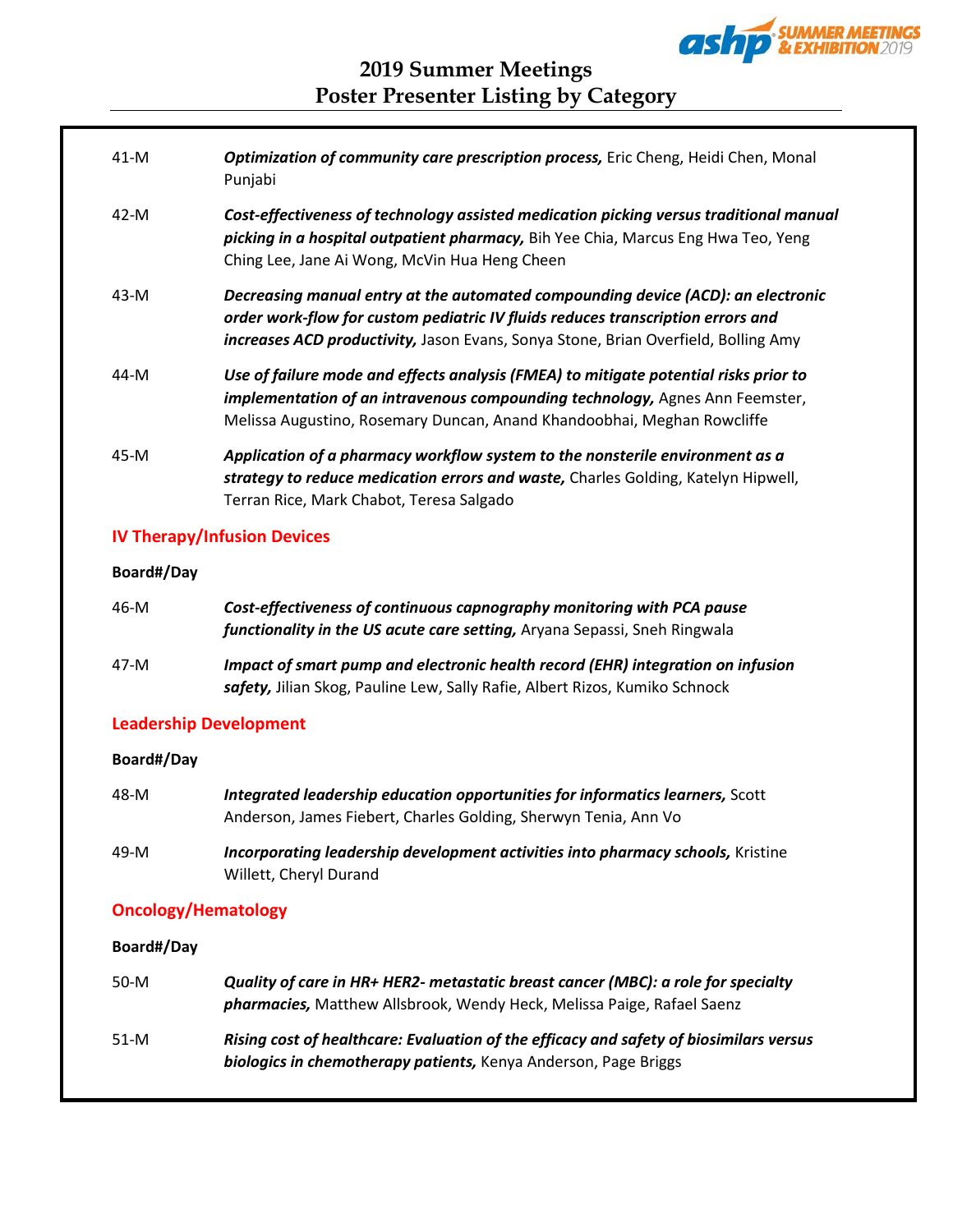

**2019 Summer Meetings Poster Presenter Listing by Category**

| $52-M$                  | Presence of T790M mutation in a treatment-naïve lung adenocarcinoma patient,<br>Maryann Cooper, Rosemary Boshar, Jessica Katiaj, Gerald Gehr                                                           |
|-------------------------|--------------------------------------------------------------------------------------------------------------------------------------------------------------------------------------------------------|
| <b>Pediatrics</b>       |                                                                                                                                                                                                        |
| Board#/Day              |                                                                                                                                                                                                        |
| 53-M                    | Establishing a specialty pharmacy clinical workflow for a first in class medication,<br>Malerie Dooling, Jason Mathai, Raymond Po, Kate Smullen                                                        |
| 54-M                    | Preparation of propranolol cream for topical treatment of infantile hemangioma and<br>its case series, Yasuharu Kashiwagura, Shinya Uchida, Akio Hakamata, Akira Endoh,<br>Noriyuki Namiki             |
| <b>Pharmacokinetics</b> |                                                                                                                                                                                                        |
| Board#/Day              |                                                                                                                                                                                                        |
| 55-M                    | Cockroft-gault, MDRD-4 and CKD-EPI creatinine formulas for vancomycin dosing, Eric<br>Greenberg, Lilly Lee, Kara Fields, Andy Miller, Michael Henry                                                    |
|                         | <b>Professionalism and Career Development</b>                                                                                                                                                          |
| Board#/Day              |                                                                                                                                                                                                        |
| 56-M                    | Is it feasible for hospital pharmacists to collect feedback from patients on their<br>consultation skills?, Hiyam Al-Jabr, Michael Twigg, Robin Saadvandi, James Desborough                            |
| 57-M                    | What patients think about giving feedback on hospital pharmacy consultations? a<br>qualitative interviewing study, Hiyam Al-Jabr, Michael Twigg, Thando Katangwe, Robin<br>Saadvandi, James Desborough |
|                         | <b>Psychiatry/Neurology</b>                                                                                                                                                                            |
| Board#/Day              |                                                                                                                                                                                                        |
| 58-M                    | Evaluation of metabolic monitoring and diabetes incidence in Veterans newly started<br>on an atypical antipsychotic, Clayton Hamilton, Julio Lopez, Scott Mambourg, Janice<br>Taylor                   |

59-M *Characteristics of the Veterans Health Administration population diagnosed with major depressive disorder and suicidal ideation or suicide attempt,* Cheryl Neslusan, John Sheehan, Li Wang, Ahong Huang

## **Safety/Quality**

## **Board#/Day**

60-M *Raising the bar with a well-established medication safety program,* Merryland AbdelJawad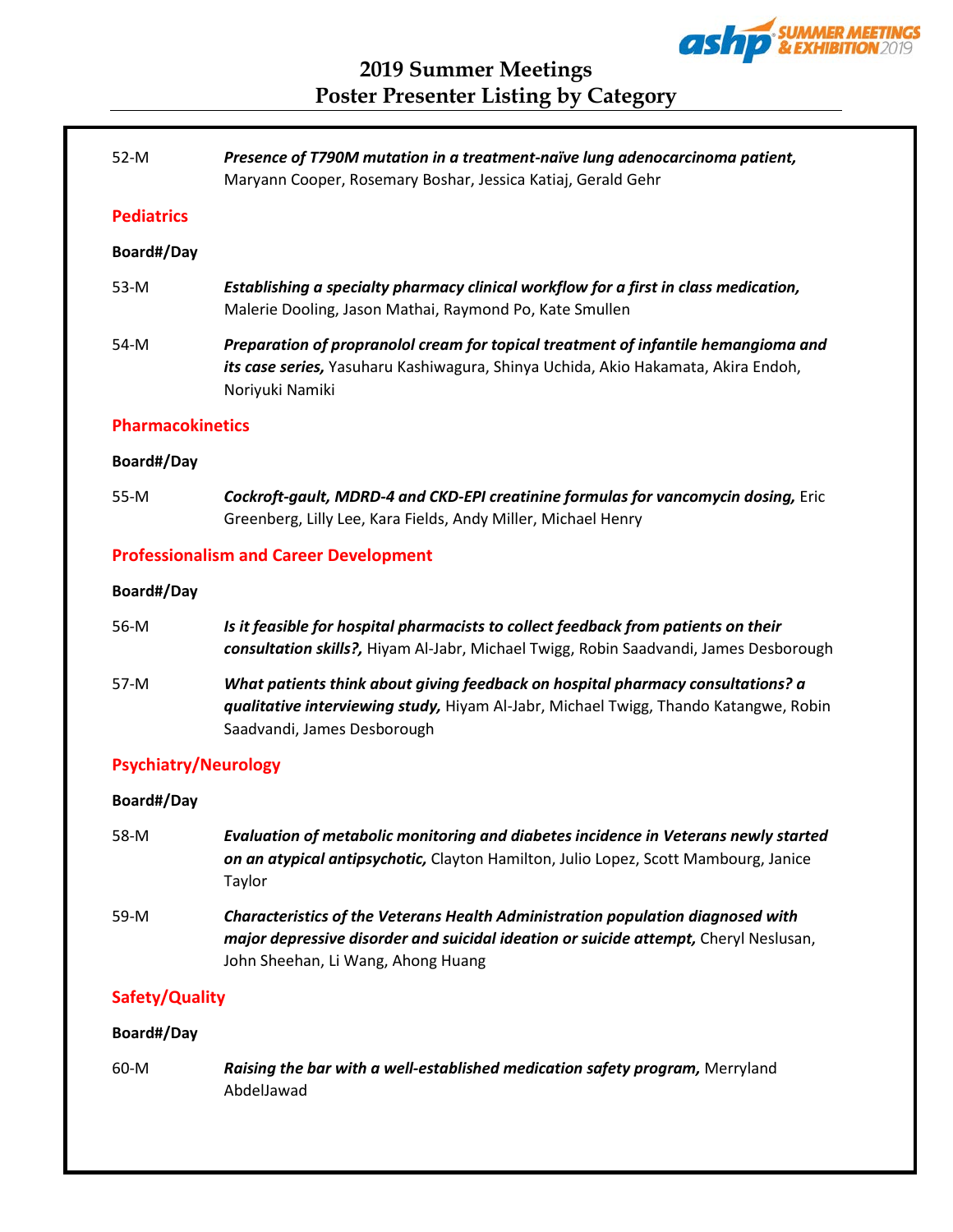

| $61-M$ | It takes a village: utilizing a regional patient safety coalition to meet ISMP targeted<br>medication safety best practice 14, Karen Arthur, Todd Walroth, Jim Fuller, Jessalynn<br>Henney, Joanna Kingery                                |
|--------|-------------------------------------------------------------------------------------------------------------------------------------------------------------------------------------------------------------------------------------------|
| $62-M$ | Development and implementation of a data tool for monitoring automated dispensing<br>station (ADS) overrides at a large academic medical center, Terry Bosen, Amy Potts,<br>Ashley Ried, Lauren White, Alyssa Grieshaber                  |
| 63-M   | Risk evaluation and mitigation strategies (REMS) medication compliance review in an<br>academic health system, Laura Butkievich                                                                                                           |
| 64-M   | Aligning the interpretation of therapeutic duplication between clinicians and<br>regulatory requirements, Alison Cronin, Elizabeth Isaac, Megan Leary                                                                                     |
| 65-M   | Real-time review of positive blood cultures in hospitalized patients: Leveraging the<br>electronic medical record as an antimicrobial stewardship tool, Ronak Gandhi, Meagan<br>Adamsick, Molly Paras, Alyssa Letourneau, Ramy Elshaboury |
| 66-M   | Characterization of orders abandoned during the computer-physician order entry<br>process before completion and signature, Amanda Gerberich, William Galanter, Bruce<br>Lambert, Shvetha Dhandapani                                       |
| 67-M   | Before and after evaluation of an intervention regarding first dose neonatal intensive<br>care unit antibiotic workflow in the sterile products room, Melanie Goodberlet,<br>Heather Dell'Orfano, Megan Rocchio                           |
| 68-M   | Predicting sound-alike look-alike medication pairs with a prediction model, Qoua Her,<br>Sengwee Toh                                                                                                                                      |
| 69-M   | Utilizing a multidisciplinary approach to optimize efficiencies of the medication<br>distribution track and deliver process, Ayse Hursid, Paul Rochefort, Daniel Kilcoyne,<br>Nigjar Polat, Janet Kozakiewicz                             |
| 70-M   | Standardization to consistent dose units in the electronic health record across<br>transitions of care, Tanya John, Jackie Maccormack-Gagnon, Aaron Sacco, Sara Chin                                                                      |
| $71-M$ | Impact of intravenous drug shortages on prescribing patterns and practice in a<br>comprehensive cancer center, Emily Messing, Raymond Muller, Amelia Chan, Vivek<br>Malhotra, King Him Poon                                               |

# **Transplant/Immunology**

## **Board#/Day**

72-M *Development of a risk stratification tool to guide frequency of remote pharmacist interventions in solid organ transplant patients,* Carolkim Huynh, Hillary Davis, Sarah Burch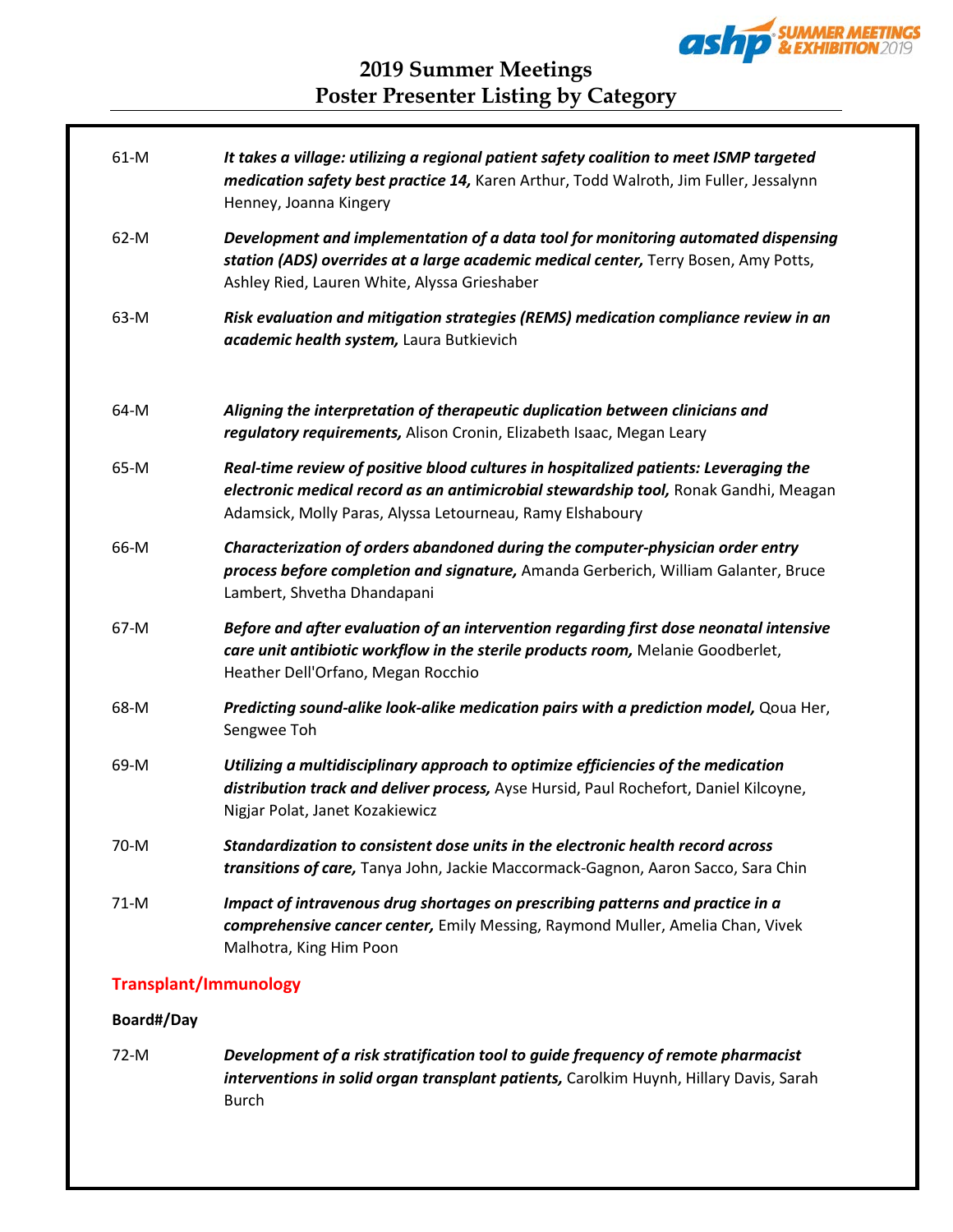

# **2019 Summer Meetings Poster Presenter Listing by Category**

# **Tuesday, June 11**

**12:15 p.m. – 1:30 p.m. Exhibit Hall D, Level Two**

**Categories:** Administrative Practice/Management/Financial Management/Human Resources, Ambulatory Care, Clinical Services Management, Clinical Topics/Therapeutics, Drug Information/Drug Use Evaluation, Emergency Medicine, Infectious Diseases/HIV, Informatics/Technology/Automation, Investigational Drugs, Nutrition Support, Oncology/Hematology, Pain Management/Palliative Care, Precepting/Preceptor Skills/Education Training, Professionalism and Career Development, Psychiatry/Neurology, Safety/Quality, Women's Health

## **Administrative Practice/Management/Financial Management/Human Resources**

#### **Board#/Day**

| $1 - T$ | Assessment of turnover, resilience, and well-being of pharmacy department<br>employees at an academic medical center, Elissa King, Jami Mann, Scott Savage,<br>Lindsey Amerine                                                                                 |
|---------|----------------------------------------------------------------------------------------------------------------------------------------------------------------------------------------------------------------------------------------------------------------|
| $2-T$   | Evaluating the effectiveness of drug formulary management in an academic medical<br>center in Singapore, Yen Ping Lim, Paul Anantharajah Tambyah                                                                                                               |
| $3-T$   | The role of real world evidence (RWE) to inform employer-based health benefit design<br>and coverage policies: perspectives on axillary hyperhidrosis from an employer<br>working group, Cheryl Larson, Michelle Kois, Vylynh Vo, Denise Giambalvo, Rita Glaze |
| $4-T$   | Crosswalk analysis of emergency medicine pharmacist services versus ASHP guidelines<br>and development of a needs-assessment tool, Divviyot Singh                                                                                                              |
| $5-T$   | Minimize risk associated with white bagging using a health-system based specialty<br>pharmacy program, Brian Smith, Tung Vo, Joy Liu, Christopher Paciullo, Gopal Patil                                                                                        |
| $6 - T$ | <b>Evaluation of inpatient pharmacy technician staffing distribution following</b><br>implementation of an automated medication distribution system, Hayley Wittnebel,<br>Christina Collins, Nelida Flores                                                     |

## **Ambulatory Care**

## **Board#/Day**

7-T *Diabetes management by transitions of care clinical pharmacists in the post-hospital discharge setting for patients without an established primary-care provider,* Lauren Kirk, Claire Rodrigues, Tracie Eshelbrenner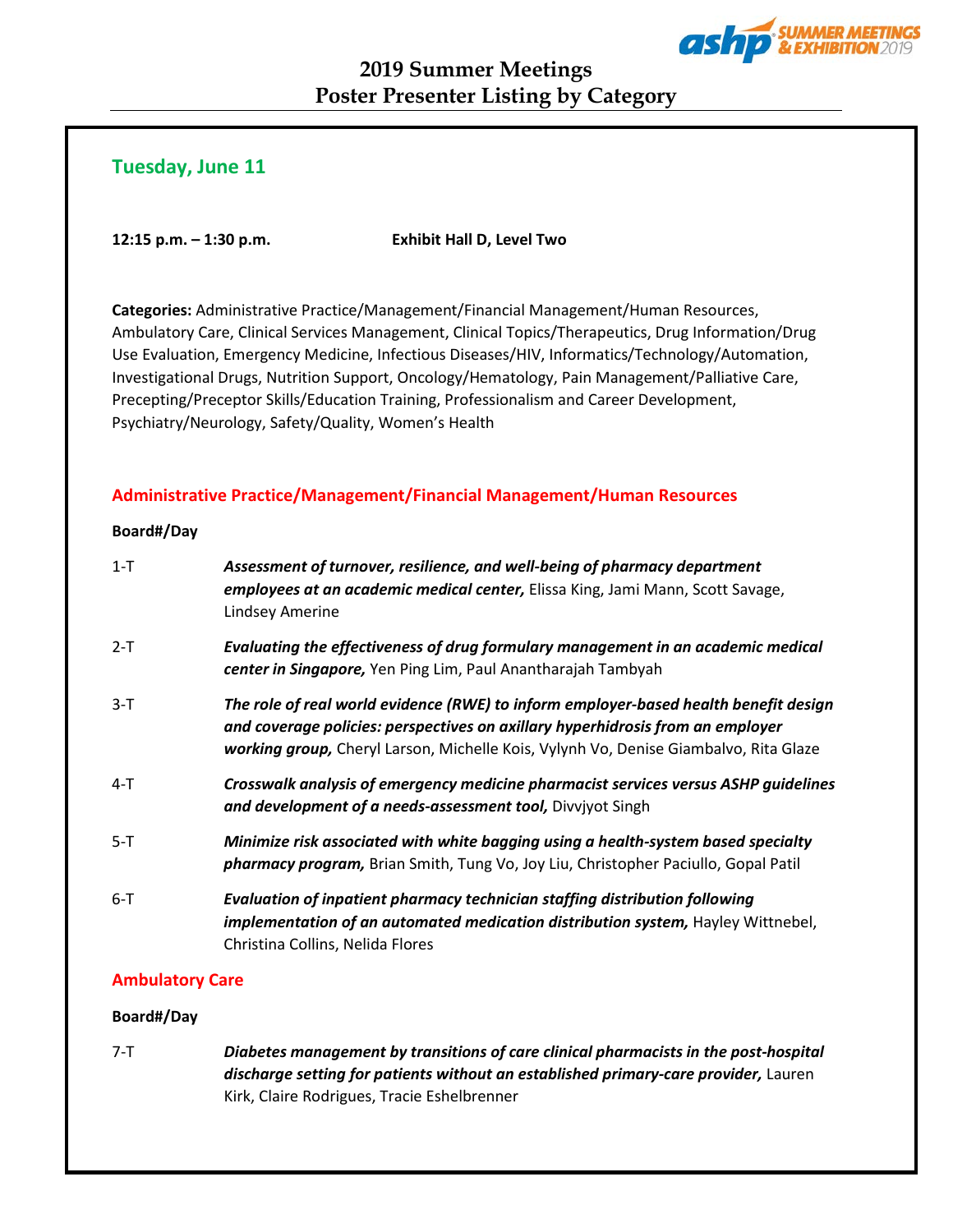

| $8 - T$  | First year of pharmacogenetics testing at TIRR rehabilitation hospital, Kayta Kobayashi                                                                                                                                                                      |
|----------|--------------------------------------------------------------------------------------------------------------------------------------------------------------------------------------------------------------------------------------------------------------|
| $9-T$    | Implementation of ambulatory pharmacist visits for protocol-driven guideline directed<br>medical therapy in patients with heart failure with reduced ejection fraction, Brianne<br>Krawczyk, Carolyn Garland, Martha Stutsky, Marie Renauer, Richard Soucier |
| $10 - T$ | Implementation of a pharmacist-driven quality initiative to improve hypertension<br>control in a family medicine clinic, Samantha Leistman, Nabila Ahmed-Sarwar, Angela<br>Nagel                                                                             |
| $11 - T$ | Utilizing shared medicare annual wellness visits (AWVs) as a sustainable model to<br>embed clinical pharmacists in a primary care setting, Julie Lernihan, Linh Gagnon,<br><b>Corinn Martineau</b>                                                           |
| $12-T$   | Evaluation of pharmacist- or nurse-driven long-acting insulin titration protocol in adult<br>primary care patients with type 2 diabetes, Ruth Manzi, Jennifer Aronson, Carmine<br>Laporta, Corinn Martineau, Mary Muca                                       |
| $13-T$   | Implementation of evidence-based substance use disorder primary prevention<br>education with community partners, Judith Margulies                                                                                                                            |
| $14-T$   | Implementation of a new pharmacist-run osteoporosis service in a multi-clinic<br>physician medical group, Amy McKaskle, Saba Rab                                                                                                                             |
| $15-T$   | Analysis of interventions by the ambulatory care pharmacist at sutter health east bay<br>medical foundation, Josephine Quach, Emily Medeiros                                                                                                                 |
| $16-T$   | Evaluation of pharmacy services at a free-standing emergency room (ER), Ramat<br>Omole, Shalonda Barnes, Jon Francisco, Vishwas Dave                                                                                                                         |
| $17-T$   | Ambulatory pharmacy electronic consultations: the right prescription in our evolving<br>health care environment, Namone Pike                                                                                                                                 |
| $18-T$   | Assessment of pharmacist interventions in a multisite pharmacotherapy program,<br>Adam Porath, Katherine Ward, Bryana Pordon                                                                                                                                 |
| $19-T$   | Nomi, an innovative platform for monitoring and maintaining adherence to hepatitis C<br>treatment, Ryan Taylor, Meera Shah, Ryan McNair, Rachel De Jesus, Jennifer Loucks                                                                                    |
| $20 - T$ | Implementation of telehealth in ambulatory care clinical pharmacy services within a<br>large health system, Stephanie Tang, Stephanie Luon, Amanda Wojtusik, Elizabeth<br>Cohen, Marie Renauer                                                               |
| $21 - T$ | Quality performance implications of integrating a pharmacist into an accountable care<br>organization-based primary care clinic, Caroline Welles, Kelsy Combs, Kevin Ruedinger,<br>Dawn Pettus                                                               |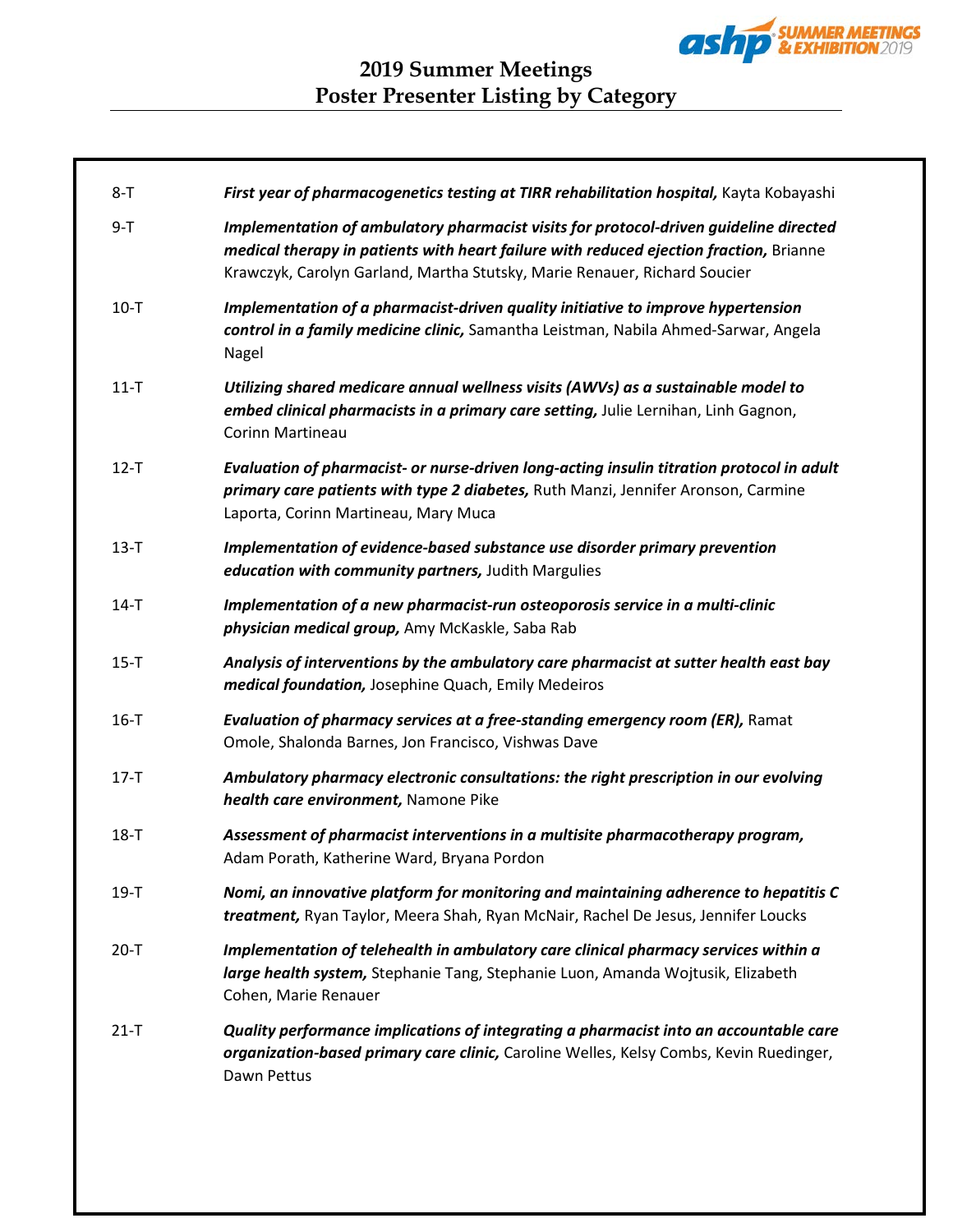

## 22-T *Standardization of transitions of care pharmacy education for COPD patients,* Allison Zuern, Marci Wood, Andrew Zullo, Laura McAuliffe, Christine Berard-Collins

## **Clinical Services Management**

## **Board#/Day**

- 23-T *Pharmacist prescribing: a cross-sectional survey of the views of pharmacists in Saudi Arabia,* Mohammed Abutaleb
- 24-T *Will the incorporation of rapid diagnostic tests with pharmacist involvement improve time to antimicrobial therapy for gram positive bacteremia and candidemia in two community hospitals?,* Leroy Koh, Punit Shah, Aileen Korulla, Katherine Perez, Charles Janak
- 25-T *Analysis of QTc monitoring best practice alert integrated into an electronic health record at a large academic medical center,* Deseree Reyna, Anthony Vo, Huy Le

## **Clinical Topics/Therapeutics**

## **Board#/Day**

26-T *What size of tablets is optimal? Evaluations of ease of swallowing and handling,* Shinya Uchida, Yasuharu Kashiwagura, Homare Kurashima, Shimako Tanaka, Noriyuki Namiki 27-T *Pharmacokinetics and safety of different bupivacaine formulations and administration techniques in augmentation mammoplasty,* Amy Yamamoto, Thomas Ottoboni, Barry Quart 28-T *Association of age and risk for tobramycin-induced nephrotoxicity in adults with cystic fibrosis,* Stefanie Zassman, Christopher Zemaitis, Dayna McManus, Jonathan Koff, Jeffrey Topal

## **Drug Information/Drug Use Evaluation**

## **Board#/Day**

- 29-T *Evaluation of antiemetic prophylaxis for patients with acute myeloid leukemia undergoing induction chemotherapy,* Jessie Signorelli, samantha Luk, Erica Tavares
- 30-T *Systemwide formulary standardization: pilot of five ophthalmic medication classes,* Niyati Vakil, Prabashni Reddy, John Fanikos, Christopher Coley

## **Emergency Medicine**

## **Board#/Day**

31-T *Impact of the implementation of human trafficking training in emergency department and pharmacy school curriculum,* Macy England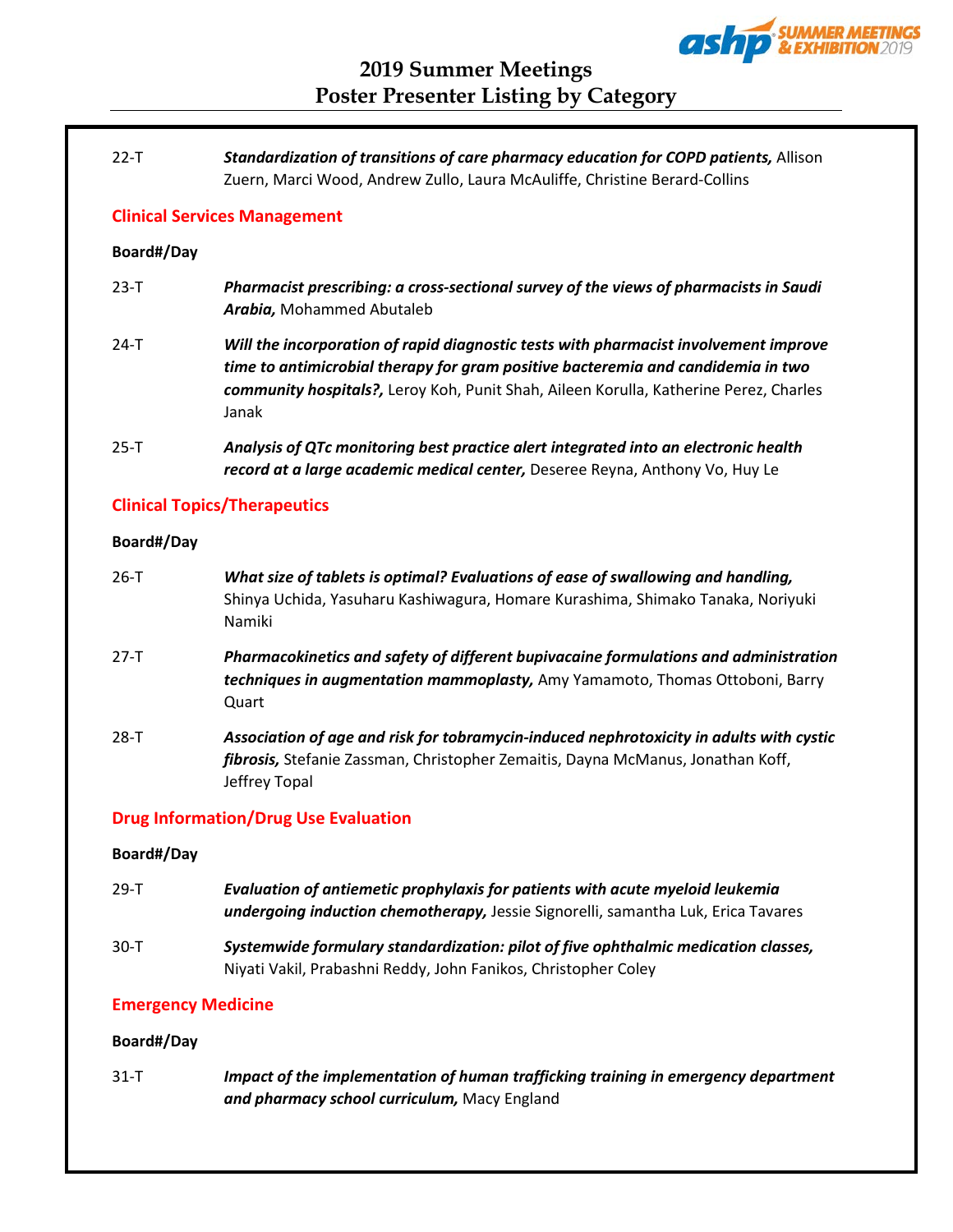

## 32-T *Improving sepsis outcomes via pharmacy interventions and interdisciplinary education,* Shelbi Vincent, Elizabeth Giordullo, Lukas Martin

## **Infectious Diseases/HIV**

## **Board#/Day**

- 33-T *Analysis of adverse drug reactions of first-line anti-tuberculosis drugs at a single institution in Korea,* Nigh Choi, Yoon Sook Cho, Hye-Ryun Kang
- 34-T *Evaluation of institutional vancomycin dosing nomogram compliance and outcomes in the neuroscience and medical intensive care units,* Francesco Ferrante, Ramy Elshaboury, Ronak Gandhi, Megan Barra
- 35-T *Analysis of vaccination errors reported to the Institute for Safe Medication Practices (ISMP) national vaccine errors reporting program (VERP),* BarbraKaryne Nchinda Fobi, Michael Gaunt, Matthew Grissinger

## **Informatics/Technology/Automation**

## **Board#/Day**

| $36-T$   | An integrated approach to hospital controlled substances management using<br>electronic medical record and automatic dispensing cabinet data, Katelyn Hipwell, Roy<br>Joseph, Matthew Jenkins, Teresa Salgado, Julie Patterson |
|----------|--------------------------------------------------------------------------------------------------------------------------------------------------------------------------------------------------------------------------------|
| $37-T$   | Evaluation of telepharmacy and the use of a gravimetric technology-assisted workflow<br>system for remote sterile product pharmacist check, Stephanie Jean, Lindsey Amerine,<br>Stephen Eckel                                  |
| $38 - T$ | Evaluation of two generations of automated dispensing cabinet (ADC) technologies:<br>multi-site retrospective data analysis, Ahmed Naguib, Idal Beer, W. Perry Flowers,<br>David Swenson                                       |
| $39-T$   | Minimizing alert fatigue: Optimizing clinical decision support by reducing unnecessary<br>medication alerts, Shannon Quie, Mike Lewandowski, Ryan Miller, Brian Stehula                                                        |
| $40 - T$ | Addition of a pediatric hospital in the electronic health record of a multi-facility health<br>system: lessons learned, Ranee Runnebaum, Glora Abbey, Lindy Bosworth                                                           |
| $41 - T$ | Implementation of an electronic chain of custody workflow in an academic medical<br>center, John Schoonover, Mark Chabot, Katelyn Hipwell                                                                                      |
| $42 - T$ | Implementation and optimization of robotics in the preparation of intravenous<br>chemotherapy at a large academic medical center, Thomas Walczyk, Janet Lee, Alyssha<br>Jacobs, Anand Khandoobhai, Carla Gill                  |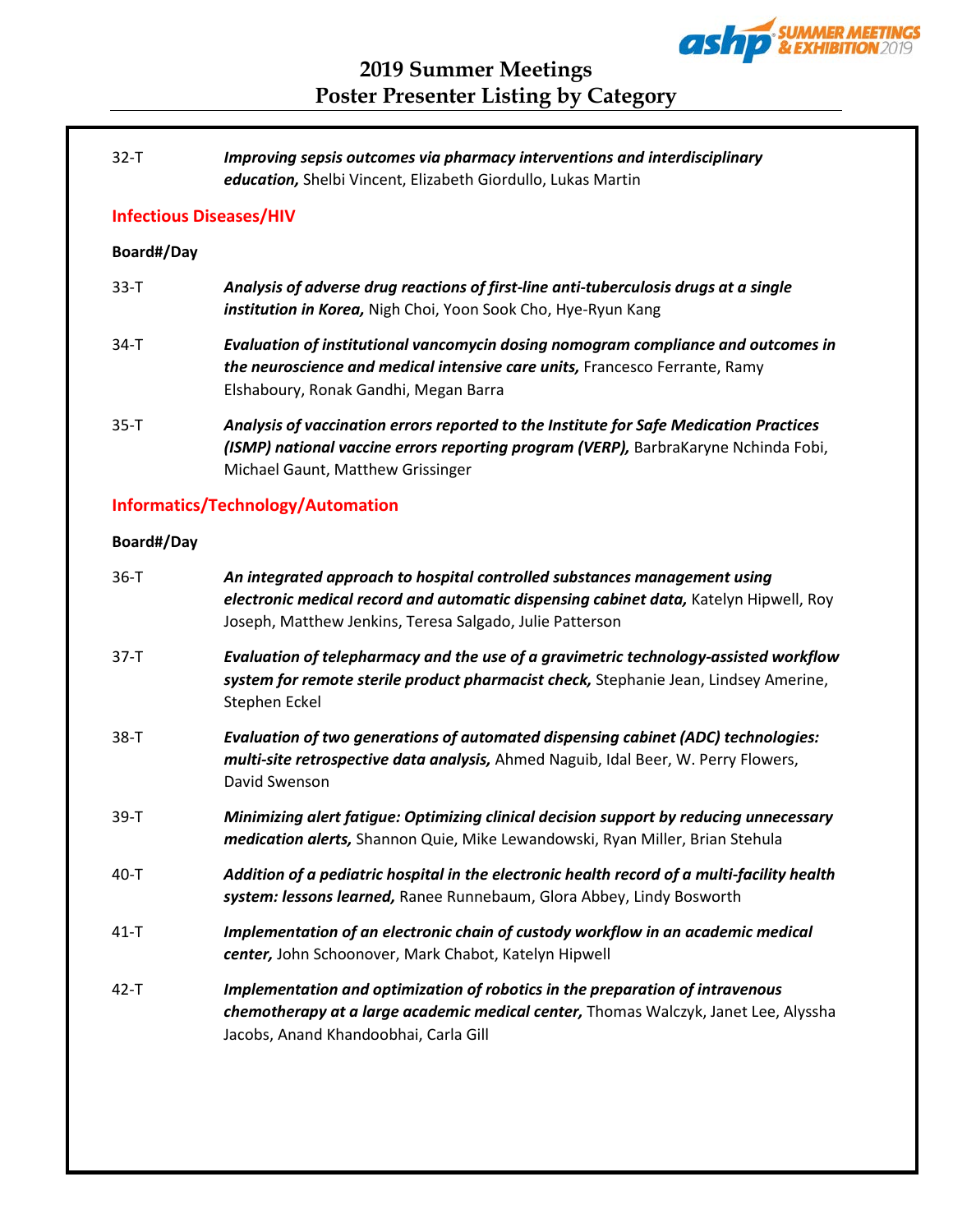

## **Investigational Drugs**

## **Board#/Day**

- 43-T *Evaluation of the efficacy of antifungal agents in the treatment of drug resistant human melanoma,* Ayah Daghistani, Steven Blake, Lukas Jira, David Koh, Shelby McKamey
- 44-T *Investigational oral selective estrogen receptor degraders in clinical development,* Svetlana Rashkova, Karleen Habin

## **Nutrition Support**

## **Board#/Day**

- 45-T *Multicenter prospective evaluation of parenteral nutrition preparation time, resource utilization, and costs for two parenteral nutrition delivery systems: three chamber bags versus hospital-compounded bags,* Sarah Cogle, Pamela Roberts, Gregory Roberti, Robert Martindale, Gordon Sacks
- 46-T *Cost benefit analysis of parenteral nutrition delivered via three chamber bags versus hospital-compounded bags,* Sarah Cogle, Mafalda Ramos, Kaci Taylor, Pamela Roberts, Robert Martindale

## **Oncology/Hematology**

#### **Board#/Day**

- 47-T *Evaluation of glucarpidase rescue for methotrexate toxicity following implementation of institutional guidance surrounding utilization,* William Justin Moore, Cynthia Herrera, Daniel Wojenski, William Budris, Anooj Shah
- 48-T *Outcomes comparison of atezolizumab, nivolumab, and pembrolizumab for metastatic non-small cell lung cancer (NSCLC) in Veterans previously treated with platinum-based chemotherapy,* Kjersti Rich, Jed Freeman, Scott Mambourg, Joy Meier
- 49-T *Evaluation of the efficacy and safety of apixaban and rivaroxaban in cancer patients receiving concomitant active anti-neoplastic therapy at an outpatient cancer setting,* Darin Yassine, Erika Brown, Fasoranti Oyejoke, David Putney

## **Pain Management/Palliative Care**

## **Board#/Day**

50-T *Determining clinically important risk factors for an opioid stewardship clinical dashboard: a delphi consensus study,* Loredana Berescu, Suzanne Nesbit, Julie Waldfogel, Rosemary Duncan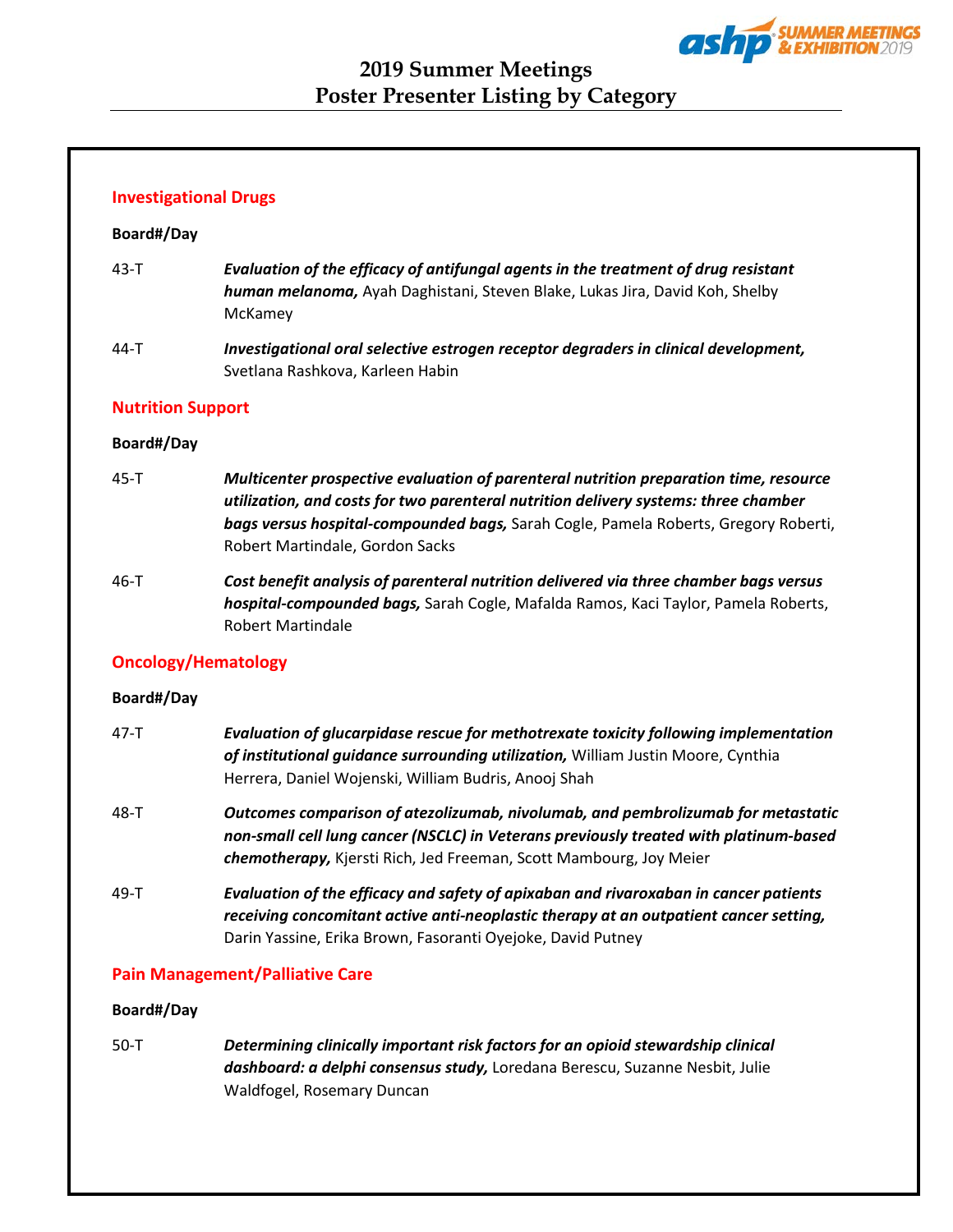

- 51-T *Association of prescription opioid utilization and the risk of abuse among managed Medicaid patients,* Teresa Green, Monica Perkins, Winghan Kwong
- 52-T *Naloxone dispensing rates in a hospital-based community pharmacy: a retrospective study,* Brooke Miller, Kim Compagni, Heather Hansen, Monica Rauch

## **Precepting/Preceptor Skills/Education Training**

#### **Board#/Day**

| $53 - T$ | <b>Building resilience in pharmacy students and residents, Cheryl Durand, Kristine Willett</b>                                                                                                   |
|----------|--------------------------------------------------------------------------------------------------------------------------------------------------------------------------------------------------|
| 54-T     | Evaluation of an intensive education program on the treatment of tobacco-use<br>disorder for pharmacists: a randomized controlled trial, Maguy El Hajj, Rana Saleh,<br>Noora Hamad, Ahmed Awaisu |
| $55 - T$ | Development of a non-traditional APPE student experience in technology and industry,<br>Michael Palone                                                                                           |

## **Professionalism and Career Development**

## **Board#/Day**

| $56 - T$ | Impact of a "bootcamp series: preparing for residency success" on pharmacy students,<br>Mah Noor                                                                       |
|----------|------------------------------------------------------------------------------------------------------------------------------------------------------------------------|
| $57-T$   | Pharmacy students selection of their pre-registration training providers: a mixed<br>methods evaluation of the first national recruitment scheme in England and Wales, |
|          | Vibhu Paudyal, Laura McEwen Smith, Tim Swanwick, Christine Hirsch, Gail Fleming                                                                                        |

## **Psychiatry/Neurology**

## **Board#/Day**

| 58-T | Rapid deployment of a specialty pharmacy care model in a new specialty disease<br>state, Kate Smullen, Serena Wong, Hillary Davis, Malerie Dooling, Carol Huynh             |
|------|-----------------------------------------------------------------------------------------------------------------------------------------------------------------------------|
| 59-T | Estimated healthcare costs among privately insured patients diagnosed with major<br>depressive disorder and suicide ideation or suicide attempt in the United States, Masha |
|      | Zhdanava, Cheryl Neslusan, Dominic Pilon, John Sheehan, Paul Greenberg                                                                                                      |

## **Safety/Quality**

## **Board#/Day**

| 60-T     | Assessment of automated dispensing cabinet (ADC) safety in a large pediatric tertiary<br>care hospital, Sara Mirzaei, Amy Poppy                                    |
|----------|--------------------------------------------------------------------------------------------------------------------------------------------------------------------|
| $61 - T$ | Implementation of an operational and safety huddle board in a pediatric pharmacy at<br>a tertiary health-system: impact on medication error reporting, Casey Moore |